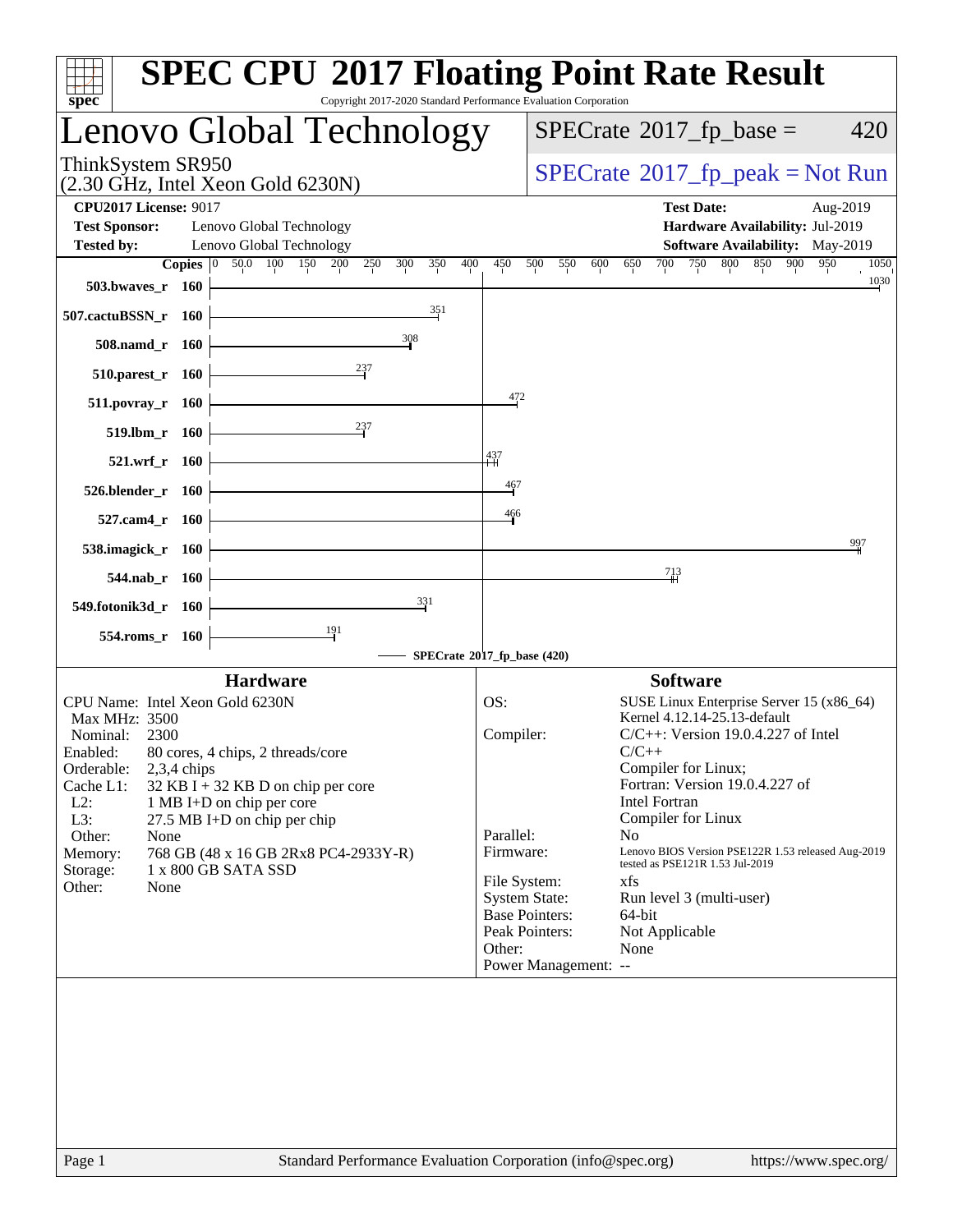

#### **[SPEC CPU](http://www.spec.org/auto/cpu2017/Docs/result-fields.html#SPECCPU2017FloatingPointRateResult)[2017 Floating Point Rate Result](http://www.spec.org/auto/cpu2017/Docs/result-fields.html#SPECCPU2017FloatingPointRateResult)** Copyright 2017-2020 Standard Performance Evaluation Corporation

# Lenovo Global Technology

ThinkSystem SR950<br>(2.30 GHz, Intel Xeon Gold 6230N)

 $SPECTate@2017_fp\_peak = Not Run$  $SPECTate$ <sup>®</sup>[2017\\_fp\\_base =](http://www.spec.org/auto/cpu2017/Docs/result-fields.html#SPECrate2017fpbase) 420

**[Test Sponsor:](http://www.spec.org/auto/cpu2017/Docs/result-fields.html#TestSponsor)** Lenovo Global Technology **[Hardware Availability:](http://www.spec.org/auto/cpu2017/Docs/result-fields.html#HardwareAvailability)** Jul-2019 **[Tested by:](http://www.spec.org/auto/cpu2017/Docs/result-fields.html#Testedby)** Lenovo Global Technology **[Software Availability:](http://www.spec.org/auto/cpu2017/Docs/result-fields.html#SoftwareAvailability)** May-2019

**[CPU2017 License:](http://www.spec.org/auto/cpu2017/Docs/result-fields.html#CPU2017License)** 9017 **[Test Date:](http://www.spec.org/auto/cpu2017/Docs/result-fields.html#TestDate)** Aug-2019

## **[Results Table](http://www.spec.org/auto/cpu2017/Docs/result-fields.html#ResultsTable)**

|                                   |               |                |                | <b>Base</b>    |       |                | <b>Peak</b> |               |                |              |                |              |                |              |
|-----------------------------------|---------------|----------------|----------------|----------------|-------|----------------|-------------|---------------|----------------|--------------|----------------|--------------|----------------|--------------|
| <b>Benchmark</b>                  | <b>Copies</b> | <b>Seconds</b> | Ratio          | <b>Seconds</b> | Ratio | <b>Seconds</b> | Ratio       | <b>Copies</b> | <b>Seconds</b> | <b>Ratio</b> | <b>Seconds</b> | <b>Ratio</b> | <b>Seconds</b> | <b>Ratio</b> |
| 503.bwaves_r                      | 160           | 1559           | 1030           | 1559           | 1030  | 1558           | 1030        |               |                |              |                |              |                |              |
| 507.cactuBSSN r                   | 160           | 576            | 352            | 577            | 351   | 577            | 351         |               |                |              |                |              |                |              |
| $508$ .namd $r$                   | 160           | 493            | 308            | 495            | 307   | 492            | 309         |               |                |              |                |              |                |              |
| 510.parest_r                      | 160           | 1762           | 237            | 1756           | 238   | 1766           | 237         |               |                |              |                |              |                |              |
| 511.povray_r                      | 160           | 791            | 472            | 790            | 473   | 792            | 472         |               |                |              |                |              |                |              |
| 519.lbm r                         | 160           | 712            | 237            | 712            | 237   | 712            | 237         |               |                |              |                |              |                |              |
| $521$ .wrf r                      | 160           | 840            | 426            | 810            | 442   | 819            | 437         |               |                |              |                |              |                |              |
| 526.blender r                     | 160           | 522            | 467            | 523            | 466   | 522            | 467         |               |                |              |                |              |                |              |
| $527$ .cam $4r$                   | 160           | 601            | 465            | 601            | 466   | 598            | 468         |               |                |              |                |              |                |              |
| 538.imagick_r                     | 160           | 399            | 997            | <u>399</u>     | 997   | 398            | 1000        |               |                |              |                |              |                |              |
| $544$ .nab r                      | 160           | 378            | 713            | 379            | 710   | 374            | 719         |               |                |              |                |              |                |              |
| 549.fotonik3d r                   | 160           | 1881           | 331            | 1882           | 331   | 1880           | 332         |               |                |              |                |              |                |              |
| $554$ .roms_r                     | 160           | 1326           | 192            | 1331           | 191   | 1331           | <u>191</u>  |               |                |              |                |              |                |              |
| $SPECrate*2017_fp\_base =$<br>420 |               |                |                |                |       |                |             |               |                |              |                |              |                |              |
| $SPECrate^{\circ}2017_fp\_peak =$ |               |                | <b>Not Run</b> |                |       |                |             |               |                |              |                |              |                |              |

Results appear in the [order in which they were run](http://www.spec.org/auto/cpu2017/Docs/result-fields.html#RunOrder). Bold underlined text [indicates a median measurement.](http://www.spec.org/auto/cpu2017/Docs/result-fields.html#Median)

#### **[Submit Notes](http://www.spec.org/auto/cpu2017/Docs/result-fields.html#SubmitNotes)**

 The numactl mechanism was used to bind copies to processors. The config file option 'submit' was used to generate numactl commands to bind each copy to a specific processor. For details, please see the config file.

## **[Operating System Notes](http://www.spec.org/auto/cpu2017/Docs/result-fields.html#OperatingSystemNotes)**

Stack size set to unlimited using "ulimit -s unlimited"

### **[General Notes](http://www.spec.org/auto/cpu2017/Docs/result-fields.html#GeneralNotes)**

Environment variables set by runcpu before the start of the run: LD\_LIBRARY\_PATH = "/home/cpu2017-1.0.5-ic19.0u4/lib/intel64"

 Binaries compiled on a system with 1x Intel Core i9-799X CPU + 32GB RAM memory using Redhat Enterprise Linux 7.5 Transparent Huge Pages enabled by default Prior to runcpu invocation Filesystem page cache synced and cleared with: sync; echo 3> /proc/sys/vm/drop\_caches runcpu command invoked through numactl i.e.: numactl --interleave=all runcpu <etc> NA: The test sponsor attests, as of date of publication, that CVE-2017-5754 (Meltdown) is mitigated in the system as tested and documented.

**(Continued on next page)**

| Page 2 | Standard Performance Evaluation Corporation (info@spec.org) | https://www.spec.org/ |
|--------|-------------------------------------------------------------|-----------------------|
|        |                                                             |                       |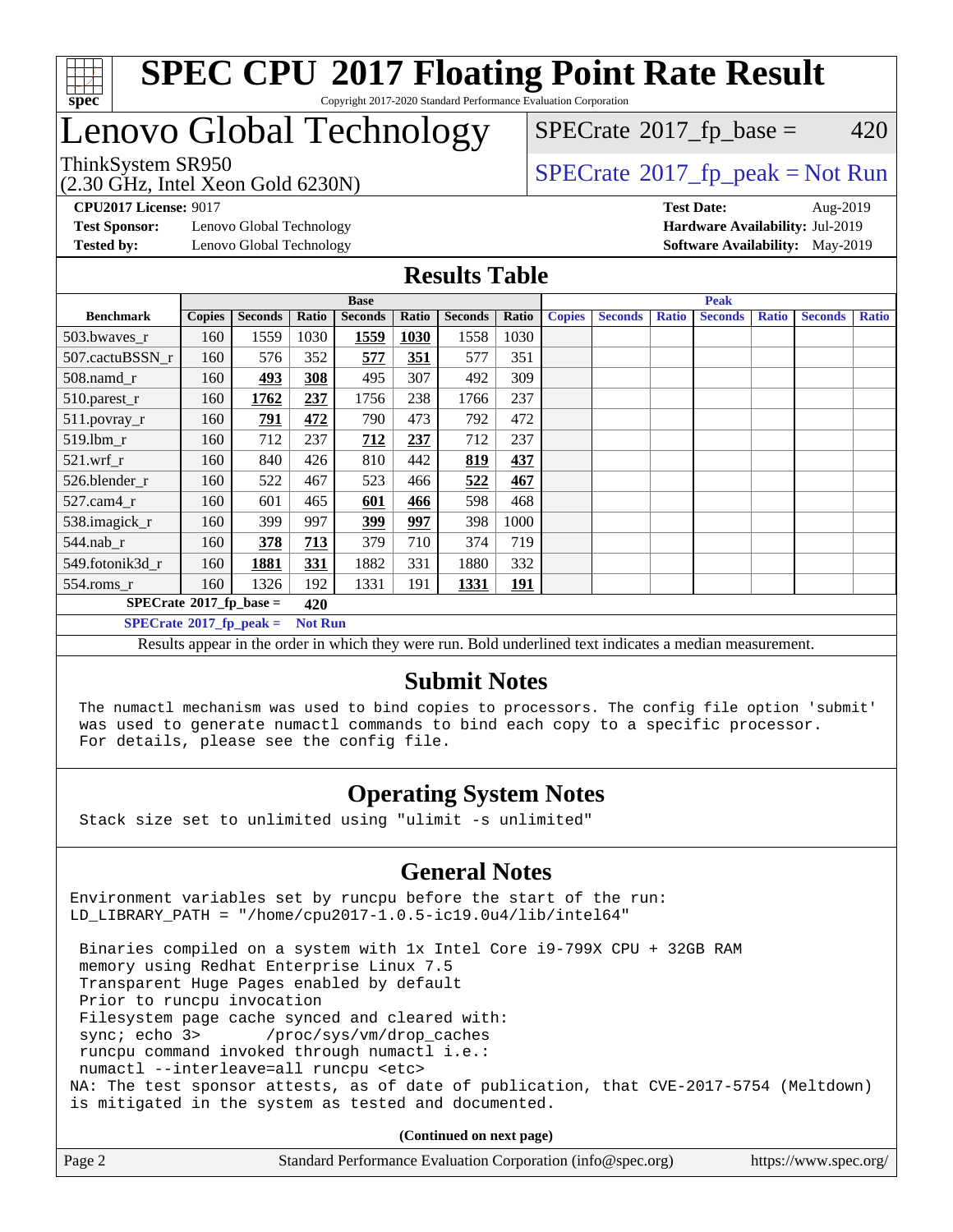

Copyright 2017-2020 Standard Performance Evaluation Corporation

# Lenovo Global Technology

 $SPECTate$ <sup>®</sup>[2017\\_fp\\_base =](http://www.spec.org/auto/cpu2017/Docs/result-fields.html#SPECrate2017fpbase) 420

(2.30 GHz, Intel Xeon Gold 6230N)

ThinkSystem SR950<br>  $SPECTI<sub>2</sub> Intel Yes on Gold 6220N$ 

**[Test Sponsor:](http://www.spec.org/auto/cpu2017/Docs/result-fields.html#TestSponsor)** Lenovo Global Technology **[Hardware Availability:](http://www.spec.org/auto/cpu2017/Docs/result-fields.html#HardwareAvailability)** Jul-2019 **[Tested by:](http://www.spec.org/auto/cpu2017/Docs/result-fields.html#Testedby)** Lenovo Global Technology **[Software Availability:](http://www.spec.org/auto/cpu2017/Docs/result-fields.html#SoftwareAvailability)** May-2019

**[CPU2017 License:](http://www.spec.org/auto/cpu2017/Docs/result-fields.html#CPU2017License)** 9017 **[Test Date:](http://www.spec.org/auto/cpu2017/Docs/result-fields.html#TestDate)** Aug-2019

## **[General Notes \(Continued\)](http://www.spec.org/auto/cpu2017/Docs/result-fields.html#GeneralNotes)**

Yes: The test sponsor attests, as of date of publication, that CVE-2017-5753 (Spectre variant 1) is mitigated in the system as tested and documented. Yes: The test sponsor attests, as of date of publication, that CVE-2017-5715 (Spectre variant 2) is mitigated in the system as tested and documented. Yes: The test sponsor attests, as of date of publication, that CVE-2018-3640 (Spectre variant 3a) is mitigated in the system as tested and documented. Yes: The test sponsor attests, as of date of publication, that CVE-2018-3639 (Spectre variant 4) is mitigated in the system as tested and documented.

## **[Platform Notes](http://www.spec.org/auto/cpu2017/Docs/result-fields.html#PlatformNotes)**

Page 3 Standard Performance Evaluation Corporation [\(info@spec.org\)](mailto:info@spec.org) <https://www.spec.org/> BIOS configuration: Choose Operating Mode set to Maximum Performance Choose Operating Mode set to Custom Mode Intel Virtualization Technology set to Disable MONITOR/MWAIT set to Enable SNC set to Enable Sysinfo program /home/cpu2017-1.0.5-ic19.0u4/bin/sysinfo Rev: r5974 of 2018-05-19 9bcde8f2999c33d61f64985e45859ea9 running on linux-u1b8 Wed Aug 21 16:01:00 2019 SUT (System Under Test) info as seen by some common utilities. For more information on this section, see <https://www.spec.org/cpu2017/Docs/config.html#sysinfo> From /proc/cpuinfo model name : Intel(R) Xeon(R) Gold 6230N CPU @ 2.30GHz 4 "physical id"s (chips) 160 "processors" cores, siblings (Caution: counting these is hw and system dependent. The following excerpts from /proc/cpuinfo might not be reliable. Use with caution.) cpu cores : 20 siblings : 40 physical 0: cores 0 1 2 3 4 8 9 10 11 12 16 17 18 19 20 24 25 26 27 28 physical 1: cores 0 1 2 3 4 8 9 10 11 12 16 17 18 19 20 24 25 26 27 28 physical 2: cores 0 1 2 3 4 8 9 10 11 12 16 17 18 19 20 24 25 26 27 28 physical 3: cores 0 1 2 3 4 8 9 10 11 12 16 17 18 19 20 24 25 26 27 28 From lscpu: Architecture: x86\_64 CPU op-mode(s): 32-bit, 64-bit Byte Order: Little Endian  $CPU(s):$  160 On-line CPU(s) list: 0-159 Thread(s) per core: 2 Core(s) per socket: 20 **(Continued on next page)**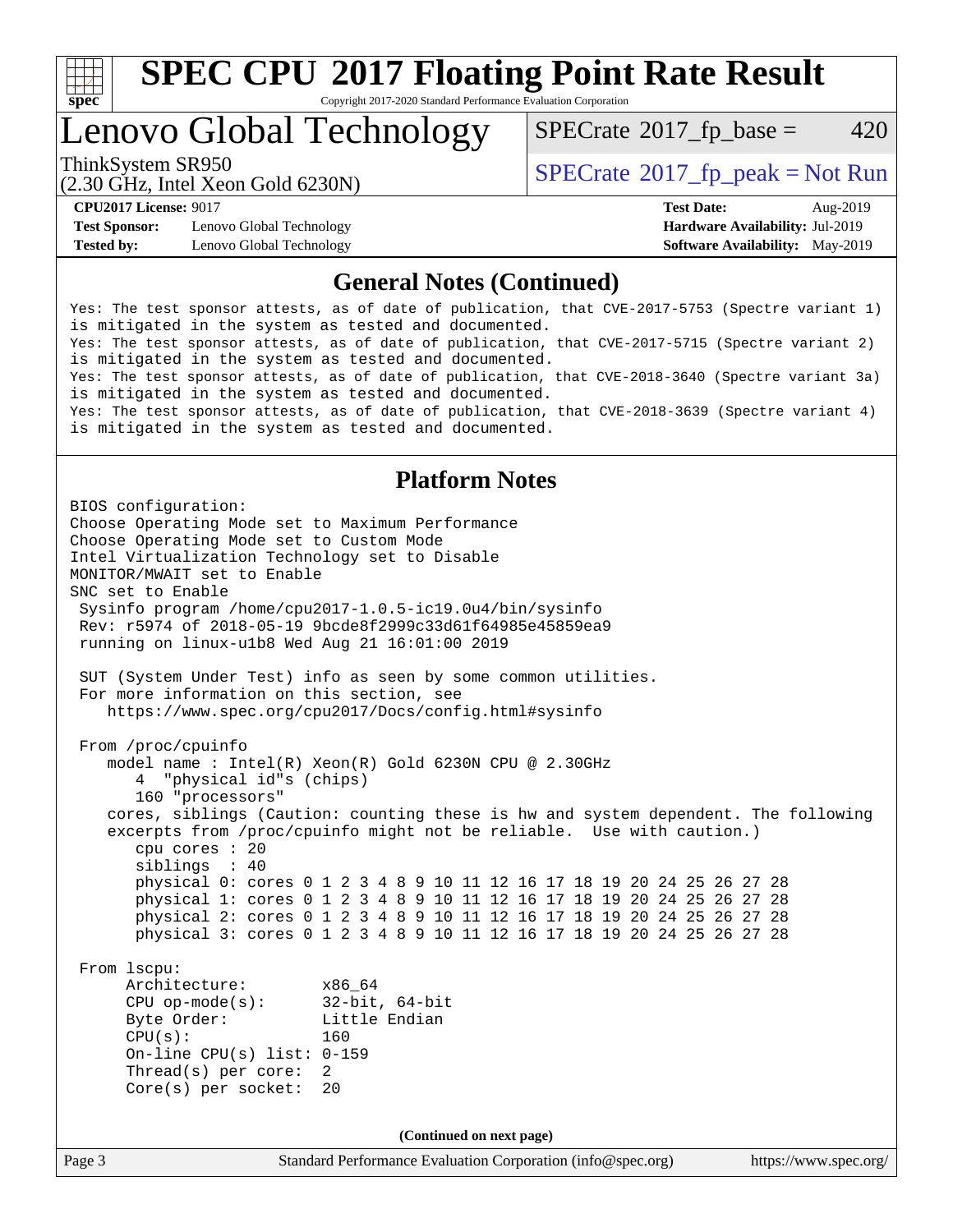

Copyright 2017-2020 Standard Performance Evaluation Corporation

# Lenovo Global Technology

 $SPECTate@2017_fp\_base = 420$ 

(2.30 GHz, Intel Xeon Gold 6230N)

ThinkSystem SR950<br>  $(2, 30 \text{ GHz})$  Intel Xeon Gold 6230N)

**[Test Sponsor:](http://www.spec.org/auto/cpu2017/Docs/result-fields.html#TestSponsor)** Lenovo Global Technology **[Hardware Availability:](http://www.spec.org/auto/cpu2017/Docs/result-fields.html#HardwareAvailability)** Jul-2019 **[Tested by:](http://www.spec.org/auto/cpu2017/Docs/result-fields.html#Testedby)** Lenovo Global Technology **[Software Availability:](http://www.spec.org/auto/cpu2017/Docs/result-fields.html#SoftwareAvailability)** May-2019

**[CPU2017 License:](http://www.spec.org/auto/cpu2017/Docs/result-fields.html#CPU2017License)** 9017 **[Test Date:](http://www.spec.org/auto/cpu2017/Docs/result-fields.html#TestDate)** Aug-2019

## **[Platform Notes \(Continued\)](http://www.spec.org/auto/cpu2017/Docs/result-fields.html#PlatformNotes)**

| Socket(s):                 | 4                                                                                   |  |  |  |  |  |
|----------------------------|-------------------------------------------------------------------------------------|--|--|--|--|--|
| NUMA $node(s):$            | 8                                                                                   |  |  |  |  |  |
| Vendor ID:                 | GenuineIntel                                                                        |  |  |  |  |  |
| CPU family:                | 6                                                                                   |  |  |  |  |  |
| Model:                     | 85                                                                                  |  |  |  |  |  |
| Model name:                | $Intel(R)$ Xeon $(R)$ Gold 6230N CPU @ 2.30GHz                                      |  |  |  |  |  |
| Stepping:                  | 6                                                                                   |  |  |  |  |  |
| CPU MHz:                   | 2300.000                                                                            |  |  |  |  |  |
| CPU max MHz:               | 3900.0000                                                                           |  |  |  |  |  |
| CPU min MHz:               | 800.0000                                                                            |  |  |  |  |  |
| BogoMIPS:                  | 4600.00                                                                             |  |  |  |  |  |
| Virtualization:            | $VT - x$                                                                            |  |  |  |  |  |
| Lld cache:                 | 32K                                                                                 |  |  |  |  |  |
| Lli cache:                 | 32K                                                                                 |  |  |  |  |  |
| $L2$ cache:                | 1024K                                                                               |  |  |  |  |  |
| L3 cache:                  | 28160K                                                                              |  |  |  |  |  |
| NUMA node0 CPU(s):         | $0-2, 5, 6, 10-12, 15, 16, 80-82, 85, 86, 90-92, 95, 96$                            |  |  |  |  |  |
| NUMA nodel $CPU(s):$       | 3, 4, 7-9, 13, 14, 17-19, 83, 84, 87-89, 93, 94, 97-99                              |  |  |  |  |  |
| NUMA node2 CPU(s):         | 20-22, 25, 26, 30-32, 35, 36, 100-102, 105, 106, 110-112, 115, 116                  |  |  |  |  |  |
| NUMA node3 CPU(s):         | 23, 24, 27-29, 33, 34, 37-39, 103, 104, 107-109, 113, 114, 117-119                  |  |  |  |  |  |
| NUMA $node4$ CPU $(s)$ :   | 40-42, 45, 46, 50-52, 55, 56, 120-122, 125, 126, 130-132, 135, 136                  |  |  |  |  |  |
| NUMA node5 CPU(s):         | 43, 44, 47-49, 53, 54, 57-59, 123, 124, 127-129, 133, 134, 137-139                  |  |  |  |  |  |
| NUMA node6 $CPU(s):$       | 60-62, 65, 66, 70-72, 75, 76, 140-142, 145, 146, 150-152, 155, 156                  |  |  |  |  |  |
| NUMA $node7$ CPU $(s)$ :   | 63, 64, 67-69, 73, 74, 77-79, 143, 144, 147-149, 153, 154, 157-159                  |  |  |  |  |  |
| Flags:                     | fpu vme de pse tsc msr pae mce cx8 apic sep mtrr pge mca cmov                       |  |  |  |  |  |
|                            | pat pse36 clflush dts acpi mmx fxsr sse sse2 ss ht tm pbe syscall nx pdpelgb rdtscp |  |  |  |  |  |
|                            | lm constant_tsc art arch_perfmon pebs bts rep_good nopl xtopology nonstop_tsc cpuid |  |  |  |  |  |
|                            | aperfmperf pni pclmulqdq dtes64 monitor ds_cpl vmx smx est tm2 ssse3 sdbg fma cx16  |  |  |  |  |  |
|                            | xtpr pdcm pcid dca sse4_1 sse4_2 x2apic movbe popcnt tsc_deadline_timer aes xsave   |  |  |  |  |  |
|                            | avx f16c rdrand lahf_lm abm 3dnowprefetch cpuid_fault epb cat_13 cdp_13             |  |  |  |  |  |
|                            | invpcid_single ssbd mba ibrs ibpb stibp tpr_shadow vnmi flexpriority ept vpid       |  |  |  |  |  |
|                            | fsgsbase tsc_adjust bmil hle avx2 smep bmi2 erms invpcid rtm cqm mpx rdt_a avx512f  |  |  |  |  |  |
|                            | avx512dq rdseed adx smap clflushopt clwb intel_pt avx512cd avx512bw avx512vl        |  |  |  |  |  |
|                            | xsaveopt xsavec xgetbvl xsaves cqm_llc cqm_occup_llc cqm_mbm_total cqm_mbm_local    |  |  |  |  |  |
|                            | dtherm ida arat pln pts pku ospke avx512_vnni flush_lld arch_capabilities           |  |  |  |  |  |
| /proc/cpuinfo cache data   |                                                                                     |  |  |  |  |  |
| cache size : 28160 KB      |                                                                                     |  |  |  |  |  |
|                            |                                                                                     |  |  |  |  |  |
| From numactl --hardware    | WARNING: a numactl 'node' might or might not correspond to a                        |  |  |  |  |  |
| physical chip.             |                                                                                     |  |  |  |  |  |
| $available: 8 nodes (0-7)$ |                                                                                     |  |  |  |  |  |
|                            | node 0 cpus: 0 1 2 5 6 10 11 12 15 16 80 81 82 85 86 90 91 92 95 96                 |  |  |  |  |  |
| node 0 size: 96358 MB      |                                                                                     |  |  |  |  |  |
| node 0 free: 95779 MB      |                                                                                     |  |  |  |  |  |
|                            | node 1 cpus: 3 4 7 8 9 13 14 17 18 19 83 84 87 88 89 93 94 97 98 99                 |  |  |  |  |  |
| node 1 size: 96757 MB      |                                                                                     |  |  |  |  |  |
|                            |                                                                                     |  |  |  |  |  |
|                            | (Continued on next page)                                                            |  |  |  |  |  |
|                            |                                                                                     |  |  |  |  |  |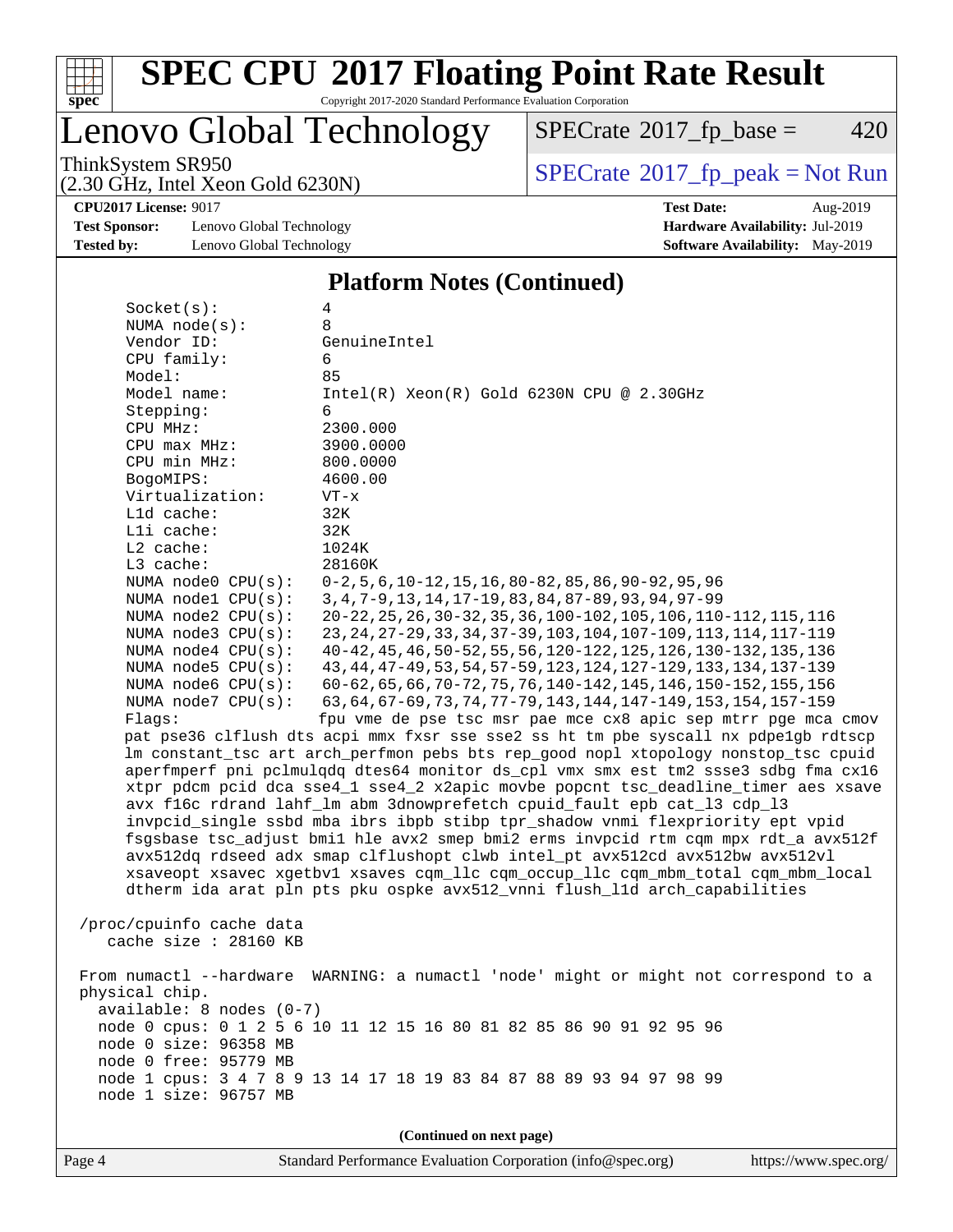

Copyright 2017-2020 Standard Performance Evaluation Corporation

# Lenovo Global Technology

 $SPECTate@2017_fp\_base = 420$ 

(2.30 GHz, Intel Xeon Gold 6230N)

ThinkSystem SR950<br>  $(2.30 \text{ GHz})$  Thiel Yean Gold 6230N)

**[Test Sponsor:](http://www.spec.org/auto/cpu2017/Docs/result-fields.html#TestSponsor)** Lenovo Global Technology **[Hardware Availability:](http://www.spec.org/auto/cpu2017/Docs/result-fields.html#HardwareAvailability)** Jul-2019 **[Tested by:](http://www.spec.org/auto/cpu2017/Docs/result-fields.html#Testedby)** Lenovo Global Technology **[Software Availability:](http://www.spec.org/auto/cpu2017/Docs/result-fields.html#SoftwareAvailability)** May-2019

**[CPU2017 License:](http://www.spec.org/auto/cpu2017/Docs/result-fields.html#CPU2017License)** 9017 **[Test Date:](http://www.spec.org/auto/cpu2017/Docs/result-fields.html#TestDate)** Aug-2019

#### **[Platform Notes \(Continued\)](http://www.spec.org/auto/cpu2017/Docs/result-fields.html#PlatformNotes)**

| Page 5                             |                             |              |                                                                                                             |              |                |          |          |          |  |                          | Standard Performance Evaluation Corporation (info@spec.org) |  |  |  | https://www.spec.org/ |
|------------------------------------|-----------------------------|--------------|-------------------------------------------------------------------------------------------------------------|--------------|----------------|----------|----------|----------|--|--------------------------|-------------------------------------------------------------|--|--|--|-----------------------|
|                                    |                             |              |                                                                                                             |              |                |          |          |          |  | (Continued on next page) |                                                             |  |  |  |                       |
| uname $-a$ :                       |                             |              |                                                                                                             |              |                |          |          |          |  |                          |                                                             |  |  |  |                       |
|                                    |                             |              | CPE_NAME="cpe:/o:suse:sles:15"                                                                              |              |                |          |          |          |  |                          |                                                             |  |  |  |                       |
|                                    |                             |              | ANSI_COLOR="0;32"                                                                                           |              |                |          |          |          |  |                          |                                                             |  |  |  |                       |
|                                    |                             |              | ID LIKE="suse"                                                                                              |              |                |          |          |          |  |                          |                                                             |  |  |  |                       |
|                                    | ID="sles"                   |              |                                                                                                             |              |                |          |          |          |  |                          |                                                             |  |  |  |                       |
|                                    |                             |              | PRETTY_NAME="SUSE Linux Enterprise Server 15"                                                               |              |                |          |          |          |  |                          |                                                             |  |  |  |                       |
|                                    |                             |              | VERSION_ID="15"                                                                                             |              |                |          |          |          |  |                          |                                                             |  |  |  |                       |
|                                    | NAME="SLES"<br>VERSION="15" |              |                                                                                                             |              |                |          |          |          |  |                          |                                                             |  |  |  |                       |
| From /etc/*release* /etc/*version* | os-release:                 |              |                                                                                                             |              |                |          |          |          |  |                          |                                                             |  |  |  |                       |
|                                    |                             |              | Hugepagesize:                                                                                               |              | 2048 kB        |          |          |          |  |                          |                                                             |  |  |  |                       |
|                                    |                             |              | HugePages_Total:                                                                                            |              |                | 0        |          |          |  |                          |                                                             |  |  |  |                       |
| From /proc/meminfo                 | MemTotal:                   |              |                                                                                                             | 792196724 kB |                |          |          |          |  |                          |                                                             |  |  |  |                       |
|                                    |                             |              |                                                                                                             |              |                |          |          |          |  |                          |                                                             |  |  |  |                       |
| 6:<br>7:                           | 21<br>21                    | 21<br>21     | 21<br>21                                                                                                    | 21<br>21     | 21<br>21       | 21<br>21 | 10<br>11 | 11<br>10 |  |                          |                                                             |  |  |  |                       |
| 5:                                 | 21                          | 21           | 21                                                                                                          | 21           | 11             | 10       | 21       | 21       |  |                          |                                                             |  |  |  |                       |
| 4 :                                | 21                          | 21           | 21                                                                                                          | 21           | 10             | 11       | 21       | 21       |  |                          |                                                             |  |  |  |                       |
| 3:                                 | 21                          | 21           | 11                                                                                                          | 10           | 21             | 21       | 21       | 21       |  |                          |                                                             |  |  |  |                       |
| 2:                                 | 21                          | 21           | 10                                                                                                          | 11           | 21             | 21       | 21       | 21       |  |                          |                                                             |  |  |  |                       |
| 1:                                 | 11                          | 10           | -21                                                                                                         | 21           | 21             | 21       | 21       | 21       |  |                          |                                                             |  |  |  |                       |
| 0:                                 | 10                          | - 11         | 21                                                                                                          | 21           | 21             | 21       | 21       | 21       |  |                          |                                                             |  |  |  |                       |
| node                               | $\overline{0}$              | $\mathbf{1}$ | 2                                                                                                           | 3            | $\overline{4}$ | 5        | 6 7      |          |  |                          |                                                             |  |  |  |                       |
| node distances:                    |                             |              |                                                                                                             |              |                |          |          |          |  |                          |                                                             |  |  |  |                       |
|                                    |                             |              | node 7 free: 96605 MB                                                                                       |              |                |          |          |          |  |                          |                                                             |  |  |  |                       |
|                                    |                             |              | node 7 size: 96754 MB                                                                                       |              |                |          |          |          |  |                          |                                                             |  |  |  |                       |
|                                    |                             |              | node 7 cpus: 63 64 67 68 69 73 74 77 78 79 143 144 147 148 149 153 154 157 158 159                          |              |                |          |          |          |  |                          |                                                             |  |  |  |                       |
|                                    |                             |              | node 6 free: 96596 MB                                                                                       |              |                |          |          |          |  |                          |                                                             |  |  |  |                       |
|                                    |                             |              | node 6 size: 96757 MB                                                                                       |              |                |          |          |          |  |                          |                                                             |  |  |  |                       |
|                                    |                             |              | node 5 free: 96554 MB<br>node 6 cpus: 60 61 62 65 66 70 71 72 75 76 140 141 142 145 146 150 151 152 155 156 |              |                |          |          |          |  |                          |                                                             |  |  |  |                       |
|                                    |                             |              | node 5 size: 96728 MB                                                                                       |              |                |          |          |          |  |                          |                                                             |  |  |  |                       |
|                                    |                             |              | node 5 cpus: 43 44 47 48 49 53 54 57 58 59 123 124 127 128 129 133 134 137 138 139                          |              |                |          |          |          |  |                          |                                                             |  |  |  |                       |
|                                    |                             |              | node 4 free: 96608 MB                                                                                       |              |                |          |          |          |  |                          |                                                             |  |  |  |                       |
|                                    |                             |              | node 4 size: 96757 MB                                                                                       |              |                |          |          |          |  |                          |                                                             |  |  |  |                       |
|                                    |                             |              | node 4 cpus: 40 41 42 45 46 50 51 52 55 56 120 121 122 125 126 130 131 132 135 136                          |              |                |          |          |          |  |                          |                                                             |  |  |  |                       |
|                                    |                             |              | node 3 free: 96606 MB                                                                                       |              |                |          |          |          |  |                          |                                                             |  |  |  |                       |
|                                    |                             |              | node 3 size: 96757 MB                                                                                       |              |                |          |          |          |  |                          |                                                             |  |  |  |                       |
|                                    |                             |              | node 3 cpus: 23 24 27 28 29 33 34 37 38 39 103 104 107 108 109 113 114 117 118 119                          |              |                |          |          |          |  |                          |                                                             |  |  |  |                       |
|                                    |                             |              | node 2 free: 96601 MB                                                                                       |              |                |          |          |          |  |                          |                                                             |  |  |  |                       |
|                                    |                             |              | node 2 size: 96757 MB                                                                                       |              |                |          |          |          |  |                          |                                                             |  |  |  |                       |
|                                    |                             |              | node 2 cpus: 20 21 22 25 26 30 31 32 35 36 100 101 102 105 106 110 111 112 115 116                          |              |                |          |          |          |  |                          |                                                             |  |  |  |                       |
|                                    |                             |              | node 1 free: 93543 MB                                                                                       |              |                |          |          |          |  |                          |                                                             |  |  |  |                       |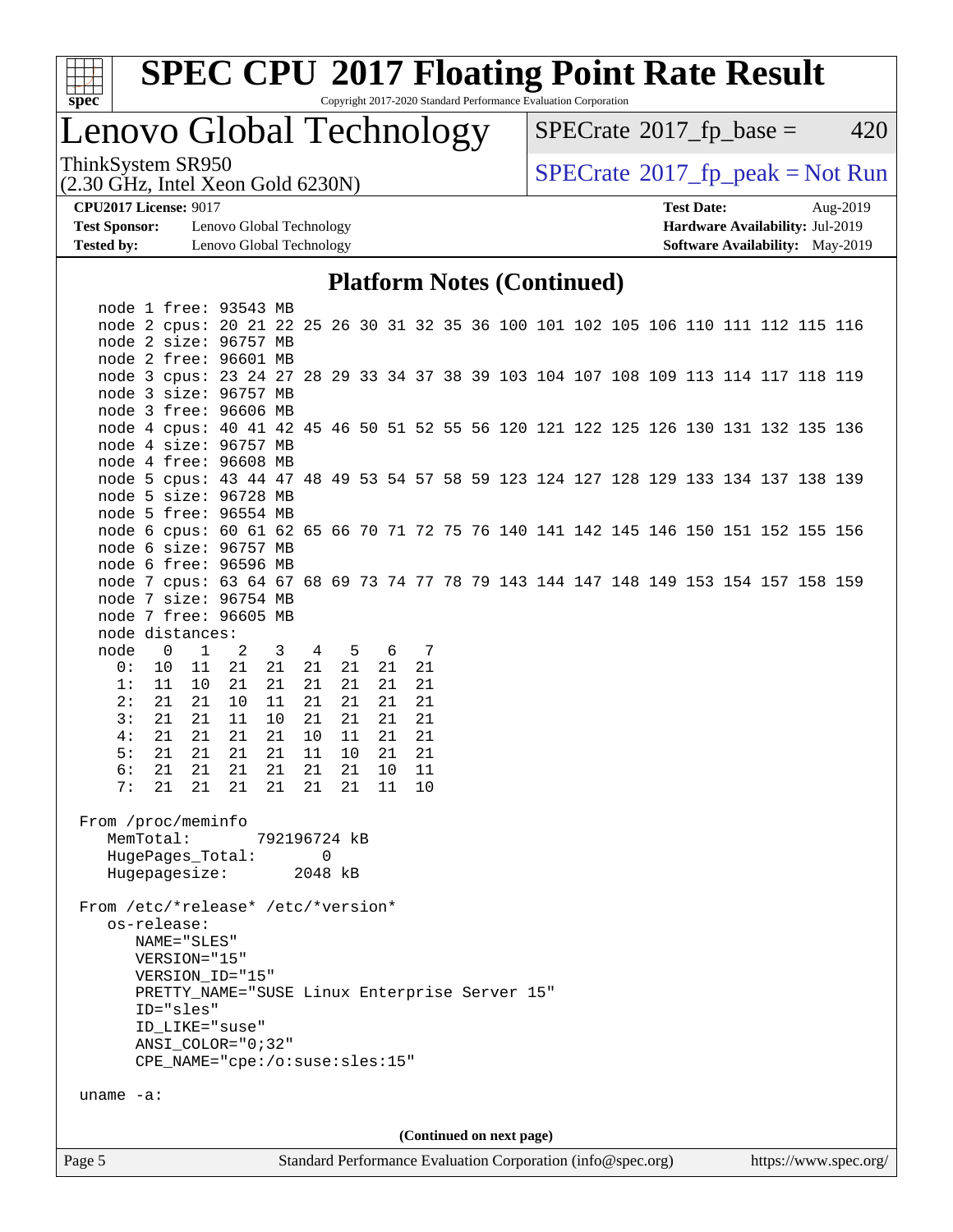| Spec                                                                      | <b>SPEC CPU®2017 Floating Point Rate Result</b><br>Copyright 2017-2020 Standard Performance Evaluation Corporation                                                                                                                                                                                                                                                       |                                                                                                            |
|---------------------------------------------------------------------------|--------------------------------------------------------------------------------------------------------------------------------------------------------------------------------------------------------------------------------------------------------------------------------------------------------------------------------------------------------------------------|------------------------------------------------------------------------------------------------------------|
|                                                                           | Lenovo Global Technology                                                                                                                                                                                                                                                                                                                                                 | 420<br>$SPECrate^{\circ}2017$ fp base =                                                                    |
| ThinkSystem SR950                                                         | $(2.30 \text{ GHz}, \text{Intel Xeon Gold } 6230\text{N})$                                                                                                                                                                                                                                                                                                               | $SPECrate^{\circ}2017$ _fp_peak = Not Run                                                                  |
| <b>CPU2017 License: 9017</b><br><b>Test Sponsor:</b><br><b>Tested by:</b> | Lenovo Global Technology<br>Lenovo Global Technology                                                                                                                                                                                                                                                                                                                     | <b>Test Date:</b><br>Aug-2019<br>Hardware Availability: Jul-2019<br><b>Software Availability:</b> May-2019 |
|                                                                           | <b>Platform Notes (Continued)</b>                                                                                                                                                                                                                                                                                                                                        |                                                                                                            |
|                                                                           | x86_64 x86_64 x86_64 GNU/Linux<br>Kernel self-reported vulnerability status:                                                                                                                                                                                                                                                                                             | Linux linux-ulb8 4.12.14-25.13-default #1 SMP Tue Aug 14 15:07:35 UTC 2018 (947aa51)                       |
| IBPB, IBRS FW                                                             | CVE-2017-5754 (Meltdown):<br>Not affected<br>CVE-2017-5753 (Spectre variant 1): Mitigation: __user pointer sanitization                                                                                                                                                                                                                                                  | CVE-2017-5715 (Spectre variant 2): Mitigation: Indirect Branch Restricted Speculation,                     |
|                                                                           | run-level 3 Aug 21 15:47                                                                                                                                                                                                                                                                                                                                                 |                                                                                                            |
| Filesystem<br>$/\text{dev/sda2}$                                          | SPEC is set to: /home/cpu2017-1.0.5-ic19.0u4<br>Size Used Avail Use% Mounted on<br>Type<br>744G<br>59G 686G<br>$8\%$ /<br>xfs                                                                                                                                                                                                                                            |                                                                                                            |
| Memory:                                                                   | this section. The 'dmidecode' program reads system data which is "intended to allow<br>hardware to be accurately determined", but the intent may not be met, as there are<br>frequent changes to hardware, firmware, and the "DMTF SMBIOS" standard.<br>BIOS Lenovo -[PSE121R-1.53]- 07/03/2019<br>48x NO DIMM NO DIMM<br>48x Samsung M393A2K43CB2-CVF 16 GB 2 rank 2933 | Additional information from dmidecode follows. WARNING: Use caution when you interpret                     |
|                                                                           | (End of data from sysinfo program)                                                                                                                                                                                                                                                                                                                                       |                                                                                                            |

## **[Compiler Version Notes](http://www.spec.org/auto/cpu2017/Docs/result-fields.html#CompilerVersionNotes)**

| C      | 519.1bm_r(base) 538.imagick_r(base) 544.nab_r(base)                                                                                                                                  |                       |
|--------|--------------------------------------------------------------------------------------------------------------------------------------------------------------------------------------|-----------------------|
|        | Intel(R) C Intel(R) 64 Compiler for applications running on Intel(R) 64,<br>Version 19.0.4.227 Build 20190416<br>Copyright (C) 1985-2019 Intel Corporation. All rights reserved.     |                       |
| $C++$  | 508.namd_r(base) 510.parest_r(base)                                                                                                                                                  |                       |
|        | Intel(R) $C++$ Intel(R) 64 Compiler for applications running on Intel(R) 64,<br>Version 19.0.4.227 Build 20190416<br>Copyright (C) 1985-2019 Intel Corporation. All rights reserved. |                       |
|        |                                                                                                                                                                                      |                       |
|        | (Continued on next page)                                                                                                                                                             |                       |
| Page 6 | Standard Performance Evaluation Corporation (info@spec.org)                                                                                                                          | https://www.spec.org/ |
|        |                                                                                                                                                                                      |                       |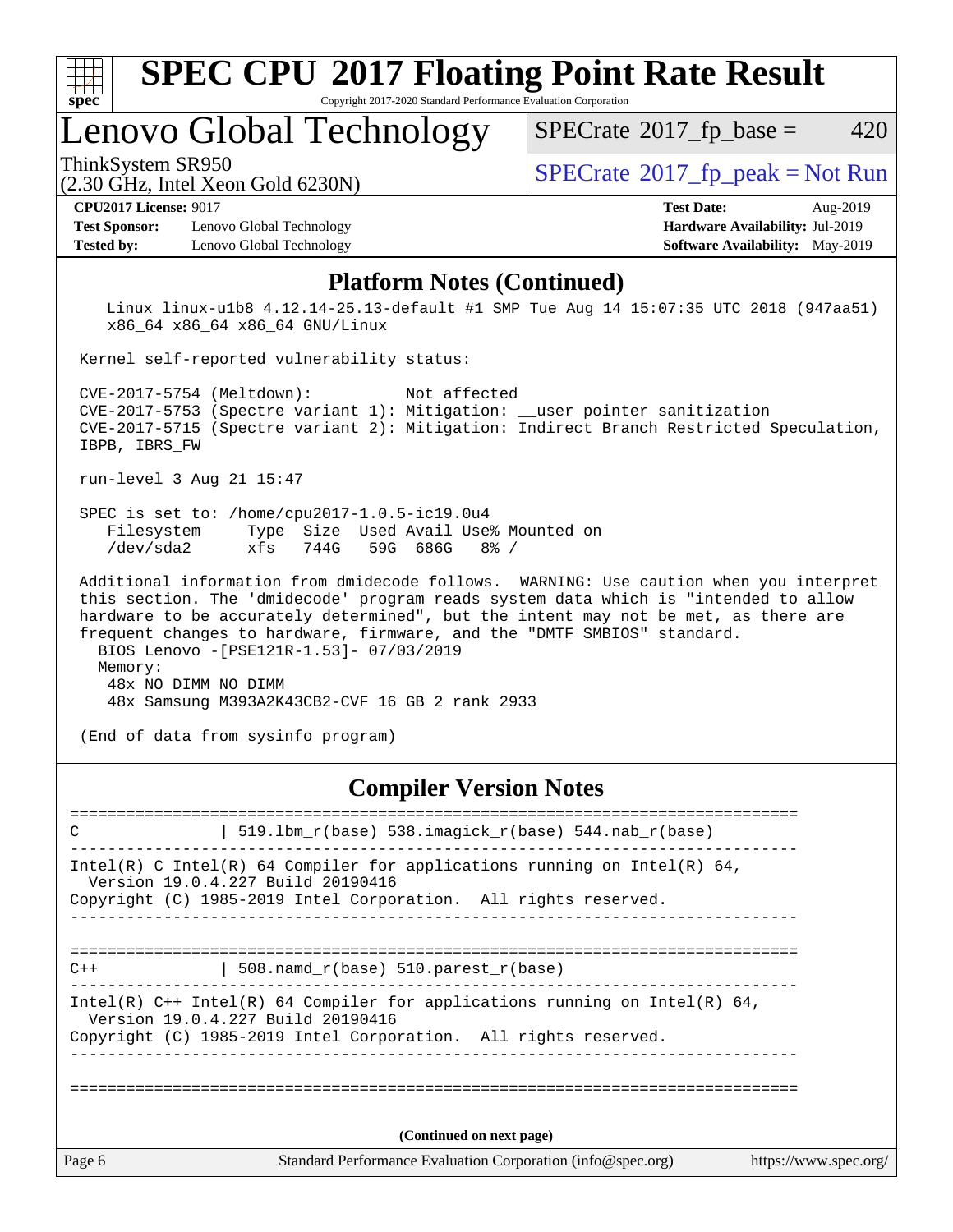

Copyright 2017-2020 Standard Performance Evaluation Corporation

# Lenovo Global Technology

 $SPECrate$ <sup>®</sup>[2017\\_fp\\_base =](http://www.spec.org/auto/cpu2017/Docs/result-fields.html#SPECrate2017fpbase) 420

(2.30 GHz, Intel Xeon Gold 6230N)

ThinkSystem SR950<br>  $(2, 30 \text{ GHz})$  Intel Xeon Gold 6230N)

**[CPU2017 License:](http://www.spec.org/auto/cpu2017/Docs/result-fields.html#CPU2017License)** 9017 **[Test Date:](http://www.spec.org/auto/cpu2017/Docs/result-fields.html#TestDate)** Aug-2019

**[Test Sponsor:](http://www.spec.org/auto/cpu2017/Docs/result-fields.html#TestSponsor)** Lenovo Global Technology **[Hardware Availability:](http://www.spec.org/auto/cpu2017/Docs/result-fields.html#HardwareAvailability)** Jul-2019 **[Tested by:](http://www.spec.org/auto/cpu2017/Docs/result-fields.html#Testedby)** Lenovo Global Technology **[Software Availability:](http://www.spec.org/auto/cpu2017/Docs/result-fields.html#SoftwareAvailability)** May-2019

|             | <b>Compiler Version Notes (Continued)</b>                                                                                                                                                                                                                                                                                                                                                                                                                                                                                                                            |
|-------------|----------------------------------------------------------------------------------------------------------------------------------------------------------------------------------------------------------------------------------------------------------------------------------------------------------------------------------------------------------------------------------------------------------------------------------------------------------------------------------------------------------------------------------------------------------------------|
| $C++$ , $C$ | 511.povray_r(base) 526.blender_r(base)                                                                                                                                                                                                                                                                                                                                                                                                                                                                                                                               |
|             | Intel(R) $C++$ Intel(R) 64 Compiler for applications running on Intel(R) 64,<br>Version 19.0.4.227 Build 20190416<br>Copyright (C) 1985-2019 Intel Corporation. All rights reserved.<br>$Intel(R)$ C Intel(R) 64 Compiler for applications running on Intel(R) 64,<br>Version 19.0.4.227 Build 20190416<br>Copyright (C) 1985-2019 Intel Corporation. All rights reserved.                                                                                                                                                                                           |
|             | $C_{++}$ , C, Fortran   507.cactuBSSN_r(base)                                                                                                                                                                                                                                                                                                                                                                                                                                                                                                                        |
|             | Intel(R) $C++$ Intel(R) 64 Compiler for applications running on Intel(R) 64,<br>Version 19.0.4.227 Build 20190416<br>Copyright (C) 1985-2019 Intel Corporation. All rights reserved.<br>Intel(R) C Intel(R) 64 Compiler for applications running on Intel(R) 64,<br>Version 19.0.4.227 Build 20190416<br>Copyright (C) 1985-2019 Intel Corporation. All rights reserved.<br>$Intel(R)$ Fortran Intel(R) 64 Compiler for applications running on Intel(R)<br>64, Version 19.0.4.227 Build 20190416<br>Copyright (C) 1985-2019 Intel Corporation. All rights reserved. |
| Fortran     | 503.bwaves_r(base) 549.fotonik3d_r(base) 554.roms_r(base)                                                                                                                                                                                                                                                                                                                                                                                                                                                                                                            |
|             | $Intel(R)$ Fortran Intel(R) 64 Compiler for applications running on Intel(R)<br>64, Version 19.0.4.227 Build 20190416<br>Copyright (C) 1985-2019 Intel Corporation. All rights reserved.                                                                                                                                                                                                                                                                                                                                                                             |
|             | Fortran, $C$   521.wrf_r(base) 527.cam4_r(base)                                                                                                                                                                                                                                                                                                                                                                                                                                                                                                                      |
|             | $Intel(R)$ Fortran Intel(R) 64 Compiler for applications running on Intel(R)<br>64, Version 19.0.4.227 Build 20190416<br>Copyright (C) 1985-2019 Intel Corporation. All rights reserved.<br>Intel(R) C Intel(R) 64 Compiler for applications running on Intel(R) 64,<br>Version 19.0.4.227 Build 20190416<br>Copyright (C) 1985-2019 Intel Corporation. All rights reserved.                                                                                                                                                                                         |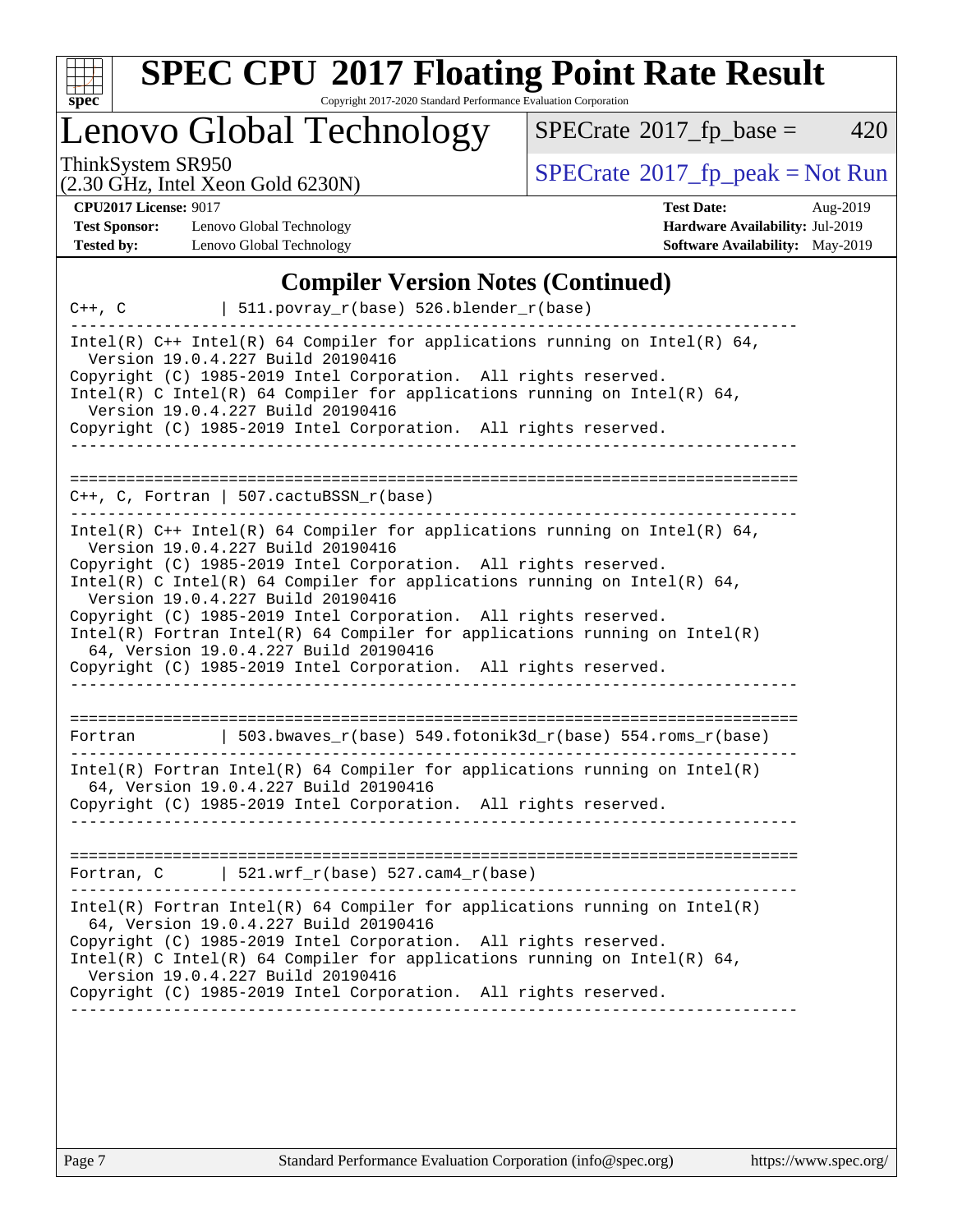

#### **[SPEC CPU](http://www.spec.org/auto/cpu2017/Docs/result-fields.html#SPECCPU2017FloatingPointRateResult)[2017 Floating Point Rate Result](http://www.spec.org/auto/cpu2017/Docs/result-fields.html#SPECCPU2017FloatingPointRateResult)** Copyright 2017-2020 Standard Performance Evaluation Corporation

# Lenovo Global Technology

 $SPECTate$ <sup>®</sup>[2017\\_fp\\_base =](http://www.spec.org/auto/cpu2017/Docs/result-fields.html#SPECrate2017fpbase) 420

(2.30 GHz, Intel Xeon Gold 6230N)

ThinkSystem SR950<br>  $\begin{array}{c}\n\text{SPECrate} \textcirc 2017\_fp\_peak = Not Run \\
\text{SPECrate} \textcirc 2017\_fp\_peak = Not Run\n\end{array}$  $\begin{array}{c}\n\text{SPECrate} \textcirc 2017\_fp\_peak = Not Run \\
\text{SPECrate} \textcirc 2017\_fp\_peak = Not Run\n\end{array}$  $\begin{array}{c}\n\text{SPECrate} \textcirc 2017\_fp\_peak = Not Run \\
\text{SPECrate} \textcirc 2017\_fp\_peak = Not Run\n\end{array}$ 

**[Test Sponsor:](http://www.spec.org/auto/cpu2017/Docs/result-fields.html#TestSponsor)** Lenovo Global Technology **[Hardware Availability:](http://www.spec.org/auto/cpu2017/Docs/result-fields.html#HardwareAvailability)** Jul-2019 **[Tested by:](http://www.spec.org/auto/cpu2017/Docs/result-fields.html#Testedby)** Lenovo Global Technology **[Software Availability:](http://www.spec.org/auto/cpu2017/Docs/result-fields.html#SoftwareAvailability)** May-2019

**[CPU2017 License:](http://www.spec.org/auto/cpu2017/Docs/result-fields.html#CPU2017License)** 9017 **[Test Date:](http://www.spec.org/auto/cpu2017/Docs/result-fields.html#TestDate)** Aug-2019

## **[Base Compiler Invocation](http://www.spec.org/auto/cpu2017/Docs/result-fields.html#BaseCompilerInvocation)**

[C benchmarks:](http://www.spec.org/auto/cpu2017/Docs/result-fields.html#Cbenchmarks) [icc -m64 -std=c11](http://www.spec.org/cpu2017/results/res2019q3/cpu2017-20190902-17533.flags.html#user_CCbase_intel_icc_64bit_c11_33ee0cdaae7deeeab2a9725423ba97205ce30f63b9926c2519791662299b76a0318f32ddfffdc46587804de3178b4f9328c46fa7c2b0cd779d7a61945c91cd35)

[C++ benchmarks:](http://www.spec.org/auto/cpu2017/Docs/result-fields.html#CXXbenchmarks) [icpc -m64](http://www.spec.org/cpu2017/results/res2019q3/cpu2017-20190902-17533.flags.html#user_CXXbase_intel_icpc_64bit_4ecb2543ae3f1412ef961e0650ca070fec7b7afdcd6ed48761b84423119d1bf6bdf5cad15b44d48e7256388bc77273b966e5eb805aefd121eb22e9299b2ec9d9)

[Fortran benchmarks](http://www.spec.org/auto/cpu2017/Docs/result-fields.html#Fortranbenchmarks): [ifort -m64](http://www.spec.org/cpu2017/results/res2019q3/cpu2017-20190902-17533.flags.html#user_FCbase_intel_ifort_64bit_24f2bb282fbaeffd6157abe4f878425411749daecae9a33200eee2bee2fe76f3b89351d69a8130dd5949958ce389cf37ff59a95e7a40d588e8d3a57e0c3fd751)

[Benchmarks using both Fortran and C:](http://www.spec.org/auto/cpu2017/Docs/result-fields.html#BenchmarksusingbothFortranandC) [ifort -m64](http://www.spec.org/cpu2017/results/res2019q3/cpu2017-20190902-17533.flags.html#user_CC_FCbase_intel_ifort_64bit_24f2bb282fbaeffd6157abe4f878425411749daecae9a33200eee2bee2fe76f3b89351d69a8130dd5949958ce389cf37ff59a95e7a40d588e8d3a57e0c3fd751) [icc -m64 -std=c11](http://www.spec.org/cpu2017/results/res2019q3/cpu2017-20190902-17533.flags.html#user_CC_FCbase_intel_icc_64bit_c11_33ee0cdaae7deeeab2a9725423ba97205ce30f63b9926c2519791662299b76a0318f32ddfffdc46587804de3178b4f9328c46fa7c2b0cd779d7a61945c91cd35)

[Benchmarks using both C and C++](http://www.spec.org/auto/cpu2017/Docs/result-fields.html#BenchmarksusingbothCandCXX): [icpc -m64](http://www.spec.org/cpu2017/results/res2019q3/cpu2017-20190902-17533.flags.html#user_CC_CXXbase_intel_icpc_64bit_4ecb2543ae3f1412ef961e0650ca070fec7b7afdcd6ed48761b84423119d1bf6bdf5cad15b44d48e7256388bc77273b966e5eb805aefd121eb22e9299b2ec9d9) [icc -m64 -std=c11](http://www.spec.org/cpu2017/results/res2019q3/cpu2017-20190902-17533.flags.html#user_CC_CXXbase_intel_icc_64bit_c11_33ee0cdaae7deeeab2a9725423ba97205ce30f63b9926c2519791662299b76a0318f32ddfffdc46587804de3178b4f9328c46fa7c2b0cd779d7a61945c91cd35)

[Benchmarks using Fortran, C, and C++:](http://www.spec.org/auto/cpu2017/Docs/result-fields.html#BenchmarksusingFortranCandCXX) [icpc -m64](http://www.spec.org/cpu2017/results/res2019q3/cpu2017-20190902-17533.flags.html#user_CC_CXX_FCbase_intel_icpc_64bit_4ecb2543ae3f1412ef961e0650ca070fec7b7afdcd6ed48761b84423119d1bf6bdf5cad15b44d48e7256388bc77273b966e5eb805aefd121eb22e9299b2ec9d9) [icc -m64 -std=c11](http://www.spec.org/cpu2017/results/res2019q3/cpu2017-20190902-17533.flags.html#user_CC_CXX_FCbase_intel_icc_64bit_c11_33ee0cdaae7deeeab2a9725423ba97205ce30f63b9926c2519791662299b76a0318f32ddfffdc46587804de3178b4f9328c46fa7c2b0cd779d7a61945c91cd35) [ifort -m64](http://www.spec.org/cpu2017/results/res2019q3/cpu2017-20190902-17533.flags.html#user_CC_CXX_FCbase_intel_ifort_64bit_24f2bb282fbaeffd6157abe4f878425411749daecae9a33200eee2bee2fe76f3b89351d69a8130dd5949958ce389cf37ff59a95e7a40d588e8d3a57e0c3fd751)

## **[Base Portability Flags](http://www.spec.org/auto/cpu2017/Docs/result-fields.html#BasePortabilityFlags)**

 503.bwaves\_r: [-DSPEC\\_LP64](http://www.spec.org/cpu2017/results/res2019q3/cpu2017-20190902-17533.flags.html#suite_basePORTABILITY503_bwaves_r_DSPEC_LP64) 507.cactuBSSN\_r: [-DSPEC\\_LP64](http://www.spec.org/cpu2017/results/res2019q3/cpu2017-20190902-17533.flags.html#suite_basePORTABILITY507_cactuBSSN_r_DSPEC_LP64) 508.namd\_r: [-DSPEC\\_LP64](http://www.spec.org/cpu2017/results/res2019q3/cpu2017-20190902-17533.flags.html#suite_basePORTABILITY508_namd_r_DSPEC_LP64) 510.parest\_r: [-DSPEC\\_LP64](http://www.spec.org/cpu2017/results/res2019q3/cpu2017-20190902-17533.flags.html#suite_basePORTABILITY510_parest_r_DSPEC_LP64) 511.povray\_r: [-DSPEC\\_LP64](http://www.spec.org/cpu2017/results/res2019q3/cpu2017-20190902-17533.flags.html#suite_basePORTABILITY511_povray_r_DSPEC_LP64) 519.lbm\_r: [-DSPEC\\_LP64](http://www.spec.org/cpu2017/results/res2019q3/cpu2017-20190902-17533.flags.html#suite_basePORTABILITY519_lbm_r_DSPEC_LP64) 521.wrf\_r: [-DSPEC\\_LP64](http://www.spec.org/cpu2017/results/res2019q3/cpu2017-20190902-17533.flags.html#suite_basePORTABILITY521_wrf_r_DSPEC_LP64) [-DSPEC\\_CASE\\_FLAG](http://www.spec.org/cpu2017/results/res2019q3/cpu2017-20190902-17533.flags.html#b521.wrf_r_baseCPORTABILITY_DSPEC_CASE_FLAG) [-convert big\\_endian](http://www.spec.org/cpu2017/results/res2019q3/cpu2017-20190902-17533.flags.html#user_baseFPORTABILITY521_wrf_r_convert_big_endian_c3194028bc08c63ac5d04de18c48ce6d347e4e562e8892b8bdbdc0214820426deb8554edfa529a3fb25a586e65a3d812c835984020483e7e73212c4d31a38223) 526.blender\_r: [-DSPEC\\_LP64](http://www.spec.org/cpu2017/results/res2019q3/cpu2017-20190902-17533.flags.html#suite_basePORTABILITY526_blender_r_DSPEC_LP64) [-DSPEC\\_LINUX](http://www.spec.org/cpu2017/results/res2019q3/cpu2017-20190902-17533.flags.html#b526.blender_r_baseCPORTABILITY_DSPEC_LINUX) [-funsigned-char](http://www.spec.org/cpu2017/results/res2019q3/cpu2017-20190902-17533.flags.html#user_baseCPORTABILITY526_blender_r_force_uchar_40c60f00ab013830e2dd6774aeded3ff59883ba5a1fc5fc14077f794d777847726e2a5858cbc7672e36e1b067e7e5c1d9a74f7176df07886a243d7cc18edfe67) 527.cam4\_r: [-DSPEC\\_LP64](http://www.spec.org/cpu2017/results/res2019q3/cpu2017-20190902-17533.flags.html#suite_basePORTABILITY527_cam4_r_DSPEC_LP64) [-DSPEC\\_CASE\\_FLAG](http://www.spec.org/cpu2017/results/res2019q3/cpu2017-20190902-17533.flags.html#b527.cam4_r_baseCPORTABILITY_DSPEC_CASE_FLAG) 538.imagick\_r: [-DSPEC\\_LP64](http://www.spec.org/cpu2017/results/res2019q3/cpu2017-20190902-17533.flags.html#suite_basePORTABILITY538_imagick_r_DSPEC_LP64) 544.nab\_r: [-DSPEC\\_LP64](http://www.spec.org/cpu2017/results/res2019q3/cpu2017-20190902-17533.flags.html#suite_basePORTABILITY544_nab_r_DSPEC_LP64) 549.fotonik3d\_r: [-DSPEC\\_LP64](http://www.spec.org/cpu2017/results/res2019q3/cpu2017-20190902-17533.flags.html#suite_basePORTABILITY549_fotonik3d_r_DSPEC_LP64) 554.roms\_r: [-DSPEC\\_LP64](http://www.spec.org/cpu2017/results/res2019q3/cpu2017-20190902-17533.flags.html#suite_basePORTABILITY554_roms_r_DSPEC_LP64)

## **[Base Optimization Flags](http://www.spec.org/auto/cpu2017/Docs/result-fields.html#BaseOptimizationFlags)**

[C benchmarks](http://www.spec.org/auto/cpu2017/Docs/result-fields.html#Cbenchmarks):

[-xCORE-AVX2](http://www.spec.org/cpu2017/results/res2019q3/cpu2017-20190902-17533.flags.html#user_CCbase_f-xCORE-AVX2) [-ipo](http://www.spec.org/cpu2017/results/res2019q3/cpu2017-20190902-17533.flags.html#user_CCbase_f-ipo) [-O3](http://www.spec.org/cpu2017/results/res2019q3/cpu2017-20190902-17533.flags.html#user_CCbase_f-O3) [-no-prec-div](http://www.spec.org/cpu2017/results/res2019q3/cpu2017-20190902-17533.flags.html#user_CCbase_f-no-prec-div) [-qopt-prefetch](http://www.spec.org/cpu2017/results/res2019q3/cpu2017-20190902-17533.flags.html#user_CCbase_f-qopt-prefetch) [-ffinite-math-only](http://www.spec.org/cpu2017/results/res2019q3/cpu2017-20190902-17533.flags.html#user_CCbase_f_finite_math_only_cb91587bd2077682c4b38af759c288ed7c732db004271a9512da14a4f8007909a5f1427ecbf1a0fb78ff2a814402c6114ac565ca162485bbcae155b5e4258871) [-qopt-mem-layout-trans=4](http://www.spec.org/cpu2017/results/res2019q3/cpu2017-20190902-17533.flags.html#user_CCbase_f-qopt-mem-layout-trans_fa39e755916c150a61361b7846f310bcdf6f04e385ef281cadf3647acec3f0ae266d1a1d22d972a7087a248fd4e6ca390a3634700869573d231a252c784941a8)

[C++ benchmarks:](http://www.spec.org/auto/cpu2017/Docs/result-fields.html#CXXbenchmarks) [-xCORE-AVX2](http://www.spec.org/cpu2017/results/res2019q3/cpu2017-20190902-17533.flags.html#user_CXXbase_f-xCORE-AVX2) [-ipo](http://www.spec.org/cpu2017/results/res2019q3/cpu2017-20190902-17533.flags.html#user_CXXbase_f-ipo) [-O3](http://www.spec.org/cpu2017/results/res2019q3/cpu2017-20190902-17533.flags.html#user_CXXbase_f-O3) [-no-prec-div](http://www.spec.org/cpu2017/results/res2019q3/cpu2017-20190902-17533.flags.html#user_CXXbase_f-no-prec-div) [-qopt-prefetch](http://www.spec.org/cpu2017/results/res2019q3/cpu2017-20190902-17533.flags.html#user_CXXbase_f-qopt-prefetch) [-ffinite-math-only](http://www.spec.org/cpu2017/results/res2019q3/cpu2017-20190902-17533.flags.html#user_CXXbase_f_finite_math_only_cb91587bd2077682c4b38af759c288ed7c732db004271a9512da14a4f8007909a5f1427ecbf1a0fb78ff2a814402c6114ac565ca162485bbcae155b5e4258871)

**(Continued on next page)**

| age 8 |  |
|-------|--|
|-------|--|

Page 8 Standard Performance Evaluation Corporation [\(info@spec.org\)](mailto:info@spec.org) <https://www.spec.org/>